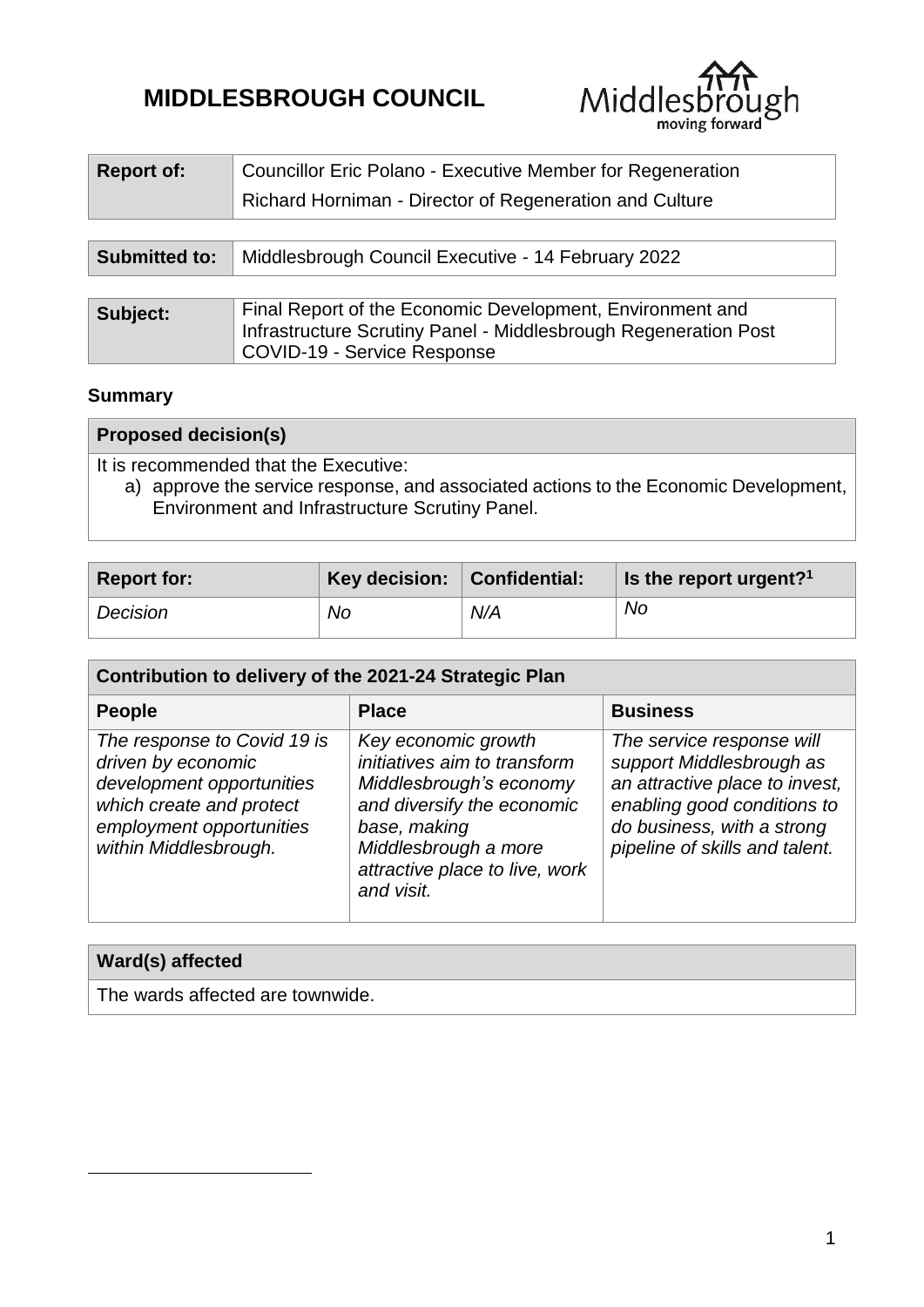#### **What is the purpose of this report?**

1. This report seeks Executive approval of the services response and action plan relating to the recent final report of the Economic Development, Environment and Infrastructure Scrutiny Panel – investigating Middlesbrough Regeneration post covid-19.

## **Why does this report require a Member decision?**

- 2. The proposal affects more than two wards and is therefore considered a key decision requiring approval by the Executive.
- 3. The Scrutiny Panel report includes recommendations, and arising actions, which require Executive consideration.

## **Background**

- 4. During a number of sessions in 2021, the Economic Development, Environment and Infrastructure Scrutiny Panel gathered information in relation to Middlesbrough Council's current plans for the regeneration of the town, as well as considering current and planned legislation and other initiatives which might impact on these plans.
- 5. These sessions explored major regeneration initiatives including:
	- a) Middlesbrough's programme for the Future High Streets Fund;
	- b) Middlesbrough's programme for the Towns Fund;
	- c) The Masterplan for Middlehaven;
	- d) Waltham Forest Council's Mini Holland and Liveable Neighbourhoods Programmes;
	- e) The Highways and Infrastructure Local Implementation Plan (LIP);
	- f) Broadband, Communications and CityFibre;
	- g) Housing Local Plan/Planning Reforms/Business and Planning Act 2020; and,
	- h) Business Support and Recovery during the Covid 19 Pandemic.
- 6. The Scrutiny Panel recommended seven actions for further consideration. They include:
	- **A. Whenever opportunities arise, and in line with the hierarchy of need identified in the Local Implementation Plan (LIP), the Council should seek to ensure that it is easier, safer and more convenient to walk, cycle or use public transport, rather than travelling by car by:**
		- **i. Providing additional cycle routes.**
		- **ii. Implementing traffic free zones.**
		- **iii. Working with public transport operators to increase local provision.**
		- **iv. Reviewing existing road networks to identify particular instances of traffic congestion at peak times and address these through the LIP to encourage further economic growth.**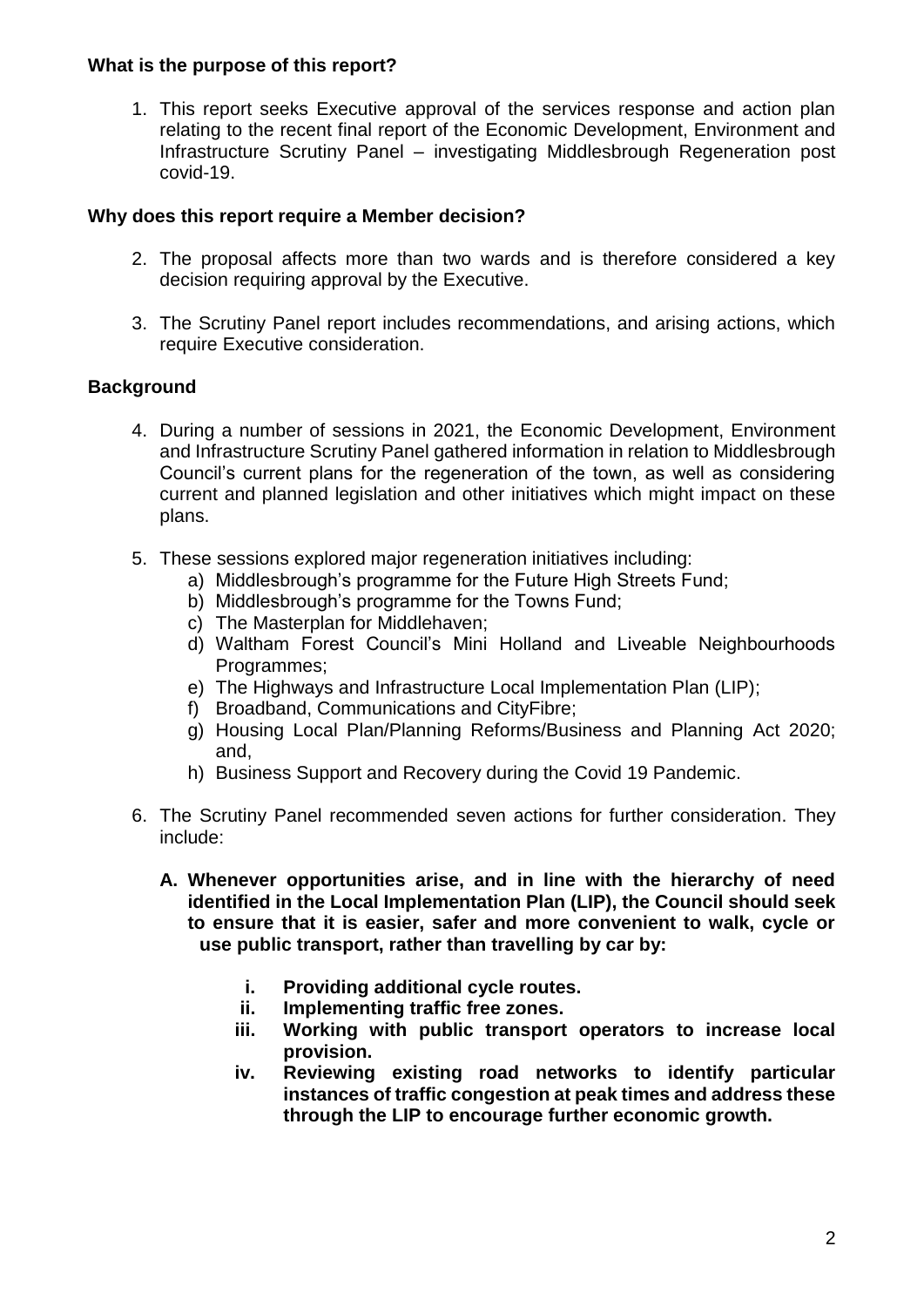## **Service Response A:**

- 7. The Local Implementation Plan (LIP) provides the framework for new and complementary highways improvements, particularly with respect to the hierarchy of need. Funding secured from Tees Valley Combined Authority has enabled plans for enhanced cycle routes along Linthorpe road corridor and this will be implemented during 2022. Similarly, Future High Streets Fund resources have been allocated to further improve and extend this type of amenity along Grange road and Albert road, linking in with major network improvements in Middlehaven and around the rail station.
- 8. The LIP provides a reference frameworks for housing developers and provides the key reference document for Middlesbrough Council when shaping its own capital allocations and seeking external funding support. Strategic routes are regularly reviewed across Middlesbrough and this includes how active travel and public transport networks can be regularly improved. The Local Plan review, and preparation of masterplans, provides an opportunity to ensure that such network improvements are incorporated and integrated within developments from the outset. As such they will become a key component in assessing development proposals and planning applications.
- 9. Lobbying will continue with public transport operators to ensure that Middlesbrough is well serviced and that a comprehensive service is delivered. However, public transport operators have complete autonomy when it comes to delivering routes and are unlikely to deliver non-economic services. Having said that, the Council controls an element of subsidy for certain purposes and this, along with robust data and demand indicators will be used to encourage public transport providers to invest in routes and services.
	- **B. Whilst it is acknowledged that there have been a number of impacts on the approval and publication of Middlesbrough's revised Housing Local Plan due to the Covid-19 pandemic, the Scrutiny Panel asks the Executive to ensure that the revised Local Plan is adopted as soon as practicable and by no later than March 2022.**

## **Service Response B:**

- 10.The Local Plan review timetable has slipped as a consequence of a number of factors including having to deal with the consequences of Covid-19 in particular with regards to collecting evidence and undertaking engagement. This timetable is currently being reviewed and it is anticipated that a revised timetable will be published early 2022. The Local Plan has to go through a number of statutory stages in its preparation and adoption. Given these it is not possible for the Plan to be adopted by March 2022.
- 11.The adopted Local Plan remains a valid document that has considerable weight in the decision making process. This has been borne out by recent Appeal decisions published by the Planning Inspectorate. This provides an opportunity for officers to take a much fuller approach, and consideration, to tackling the impacts of Covid-19 upon the Town, its economy and its people in reviewing the current plan. This will enable a more robust and fit for purpose plan to be prepared.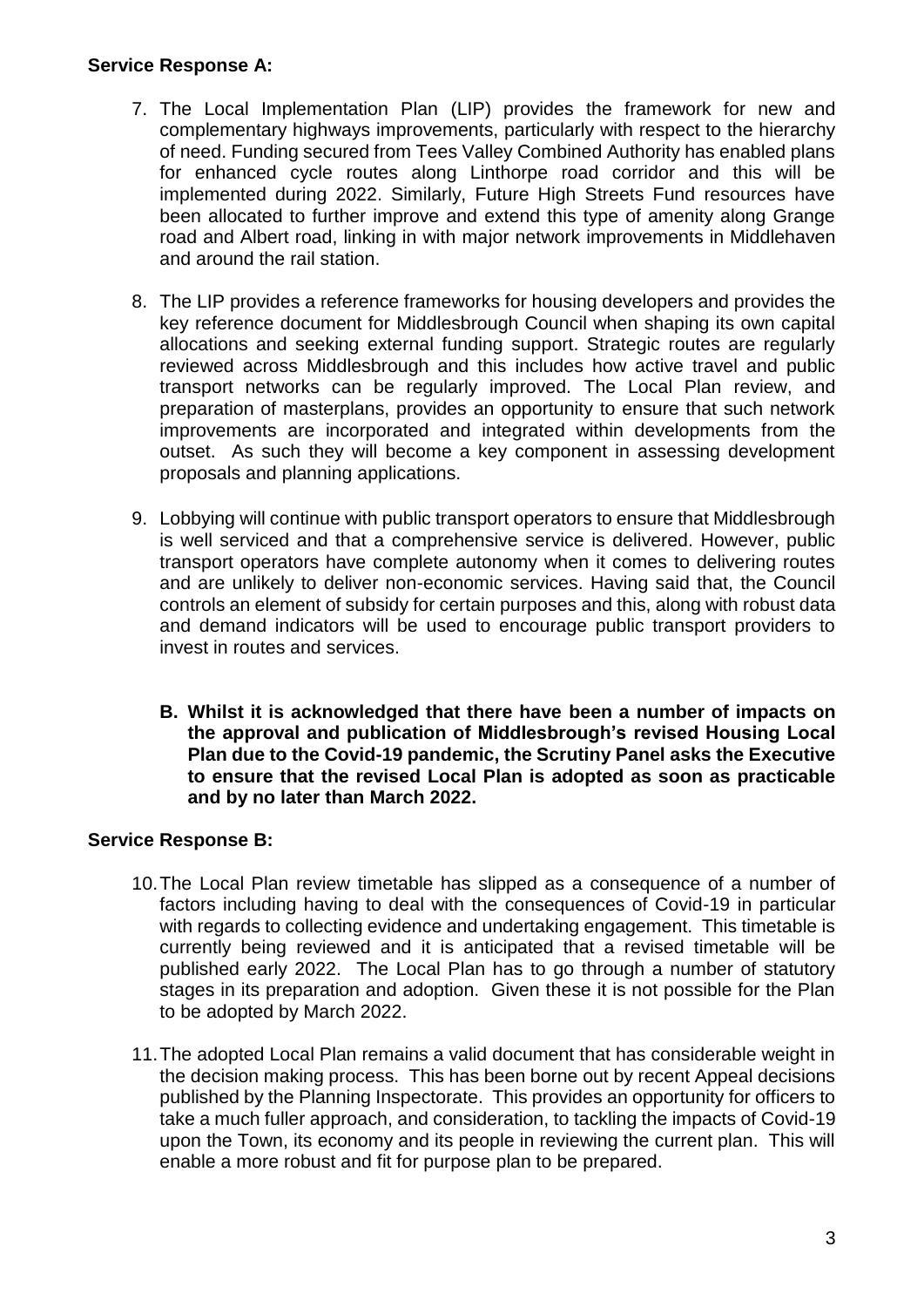**C. In line with the Middlesbrough Council's ambition for the town to be net carbon neutral by 2039, use the Middlehaven developments as an opportunity to explore, promote and encourage the use of green renewable energy both with Developers and as a selling point for potential investors.**

## **Service Response C:**

- 12.Carbon Neutrality and climate change are anticipated to be of significant importance to the demographic of people who will be interested in urban living in Middlesbrough. Developments will be delivered to the highest achievable standard and in line with all extant planning and building control regulations. It is anticipated that green energy and efficiency will be of significant importance.
- 13.Towns Fund financial support for developments will be governed by expectations of the highest achievable design quality and environmental credentials. This will be a condition of financial support.
	- **D. Consideration should be given to extending the Urban Pioneers Scheme, or encouraging similar developments, to provide more live/work accommodation in Middlesbrough, given the shift to increased home working during the Covid-19 pandemic.**

## **Service Response D:**

- 14.Live / work accommodation will be encouraged as part of residential development at Middlehaven. Schemes such as urban Pioneers have been difficult to progress with individuals as the knowledge and capacity for self-designing a property is often limited. However, modern urban living is likely to include a component of live .work.
- 15.The Boho area in particular seeks a campus feel with space for collaboration and coworking. The demand for commercial space remains strong, indeed it is thought that an element of work-from-home fatigue is developing, albeit working from home needs to remain a key option for future pandemic control.
- 16.The extent of live / work units in Middlehaven will, ultimately, be a function of market forces, albeit provision of office / workspace is a common feature in designs.
	- **E. The Council should ensure that green spaces around the Middlehaven developments are regularly maintained and attractive to prospective new residents and businesses. One suggestion is that hard-standing surfaces or laybys are built into development masterplans rather having grassed verges. This could also save the Council expenditure on maintenance of and/or repair of more traditional grassed surfaces next to roadways.**

#### **Service Response E:**

17.The developments at Middlehaven will be established with regard to green space and surroundings. Many of the developments are likely to be subject to funded management and maintenance regimes by way of service charges to businesses and, where appropriate, fees to tenants in shared accommodation.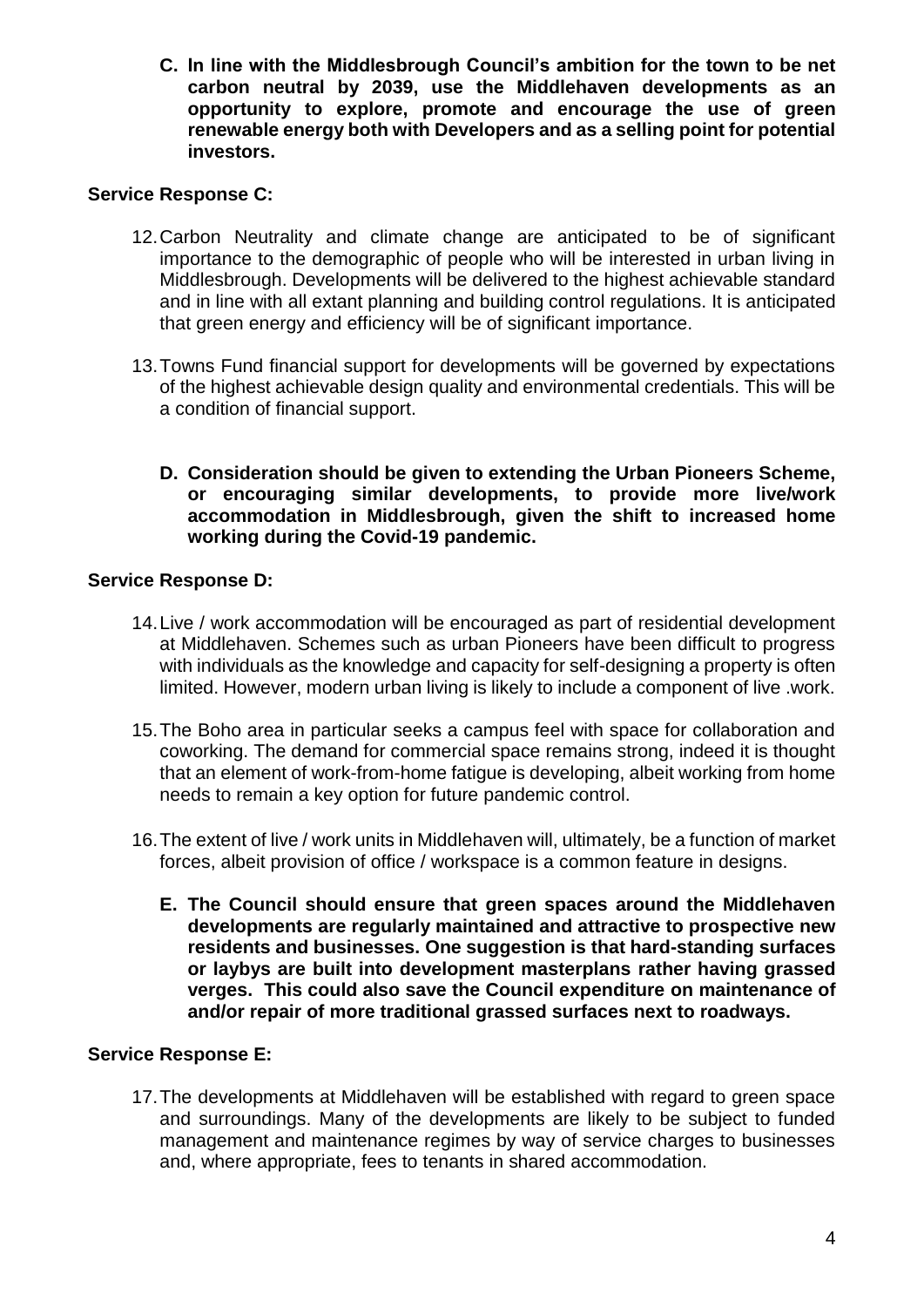- 18.The most appropriate design and maintenance treatments will be designed with respect to best practice and planning policies. Developers will be encouraged to meet high standards of design and functional maintenance for long term sustainability and affordability.
	- **F. The Council could consider collaborating with the local community to encourage ownership and maintenance of public spaces (if appropriate) in Middlehaven to promote pride in the area.**

#### **Service Response F:**

- 19.Where appropriate, it may be possible for certain property owners and groups to actively adopt certain areas for ownership and maintenance. In practice, however, this is likely to be limited to specific property owners acting on behalf of residents or registered social landlords such as Thirteen Group.
	- **G. By working closely with Broadband Providers, the Council should seek to ensure that all areas of Middlesbrough can have access to superfast broadband by 2025 at the latest, and that residents and businesses are not disadvantaged by lack of provision given the increased reliance on digital technologies post-pandemic.**

## **Service Response G:**

- 20.Council officers will continue to liaise with providers and lobby for the best provision possible, for both businesses and residents. Provision of broadband is a private sector-led supply chain and there are no powers to demand specific levels of provision for a given area or service.
- 21.The service will work closely with Tees Valley Combined Authority and services providers such as CityFibre, to make a compelling case for comprehensive service coverage across all of Middlesbrough.
	- **H. The Council should consider developing a multi-purpose venue in the town, which can accommodate entertainment. A venue which attracts the best entertainers in the world will encourage people from across the UK to visit the area, stay and spend, boosting the local economy. The Captain Cook Shopping Centre would be an ideal location for an eSports gaming venue as evidenced by the Culture and Communities Scrutiny Panel in a recent Final Report on Cultural Events.**

## **Service Response H:**

- 22.The Regeneration directorate sees significant value in leisure facilities, as a way of enhancing and diversifying the economic offer of central Middlesbrough; and this accords with the strategic plan objectives. Captain Cook Square is actively engaging an esports gaming venue, with announcements anticipated imminently.
- 23.Middlehaven also lends itself to a multi-purpose venue and the feasibility of such activity is being worked upon presently. Any leisure uses or multi-purpose venues in Middlehaven must be carefully balance as to add value and not to detract from the town centre offer, this includes maintaining the viability of assets including Captain Cook Square, Middlesbrough Theatre and the Town Hall venue. The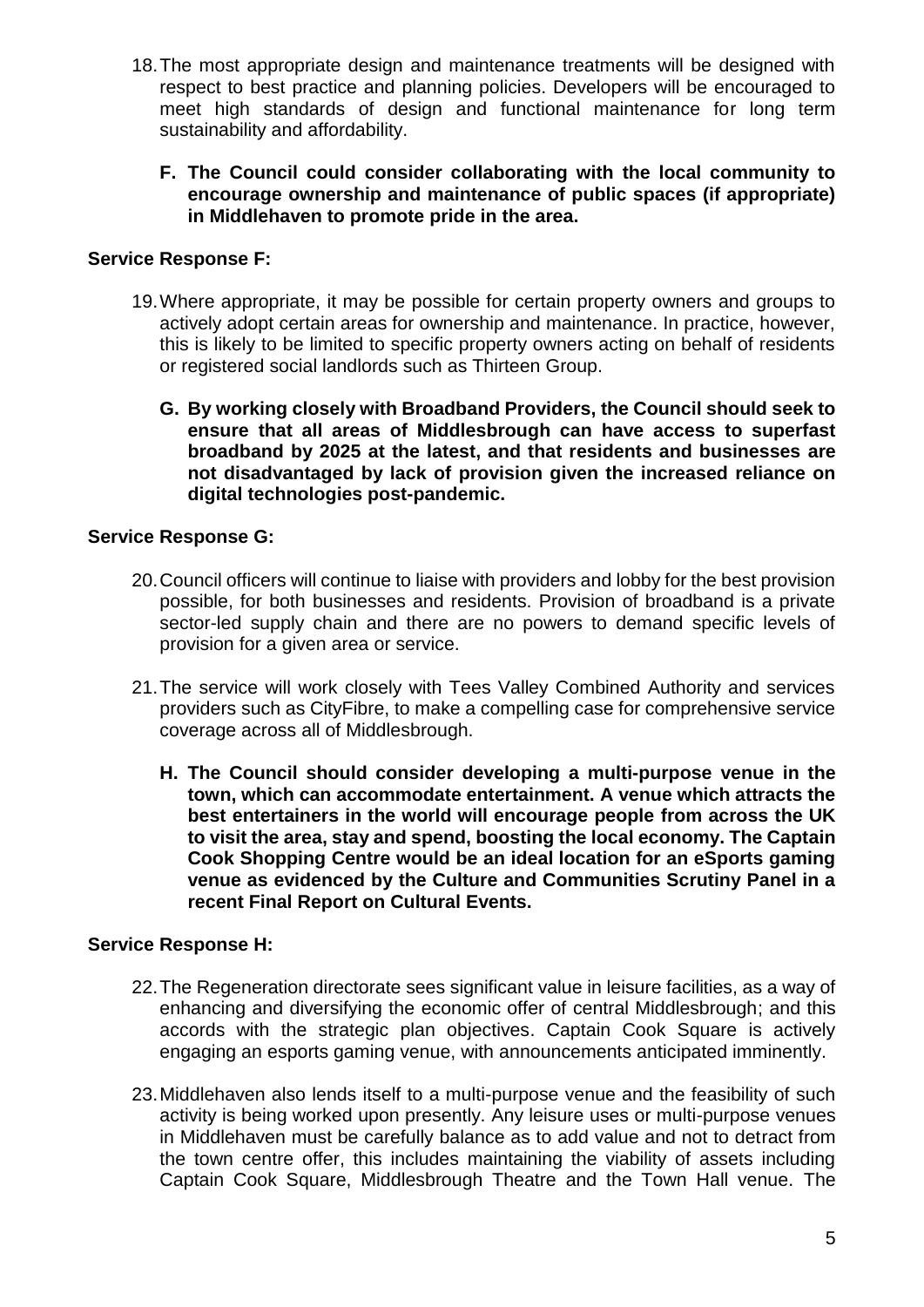findings of a feasibility study would inform next steps in terms of progressing a business case proposal for development or external funding support.

## **What decision(s) are being asked for?**

24.It is recommended that Executive:

a) approve the service response, and associated actions to the Economic Development, Environment and Infrastructure Scrutiny Panel.

#### **Why is this being recommended?**

25.The delivery of the objectives outlined by the Economic Development, Environment and Infrastructure Scrutiny Panel are consistent with, and form part of the work programme for, the departmental objectives for Regeneration.

#### **Other potential decisions and why these have not been recommended**

26.The other potential decisions that have not been recommended include:

a) Do nothing. This is not recommended, as much of the activity outlined by the Economic Development, Environment and Infrastructure Scrutiny Panel is planned as part of established service delivery priorities.

#### **Impact(s) of recommended decision(s)**

#### *Legal*

27.The Local Plan is subject to planning legislation and compliance with The Business and Planning Act 2020.

#### *Financial*

28.The actions outlined will not require additional resources above approved budgets or external funding settlements.

#### **Policy Framework**

29.The decisions recommended within this report align fully with the Council's policy framework.

#### *Equality and Diversity*

30.It is not anticipated that any groups with protected characteristics will be impacted upon negatively as a result of implementing the Scrutiny Panel Recommendations.

#### *Risk*

31.Any matters arising will be delivered in line with the Council's established risk management protocols. Appropriate measures will be put in place to ensure that all risks associated with the scheme are minimised.